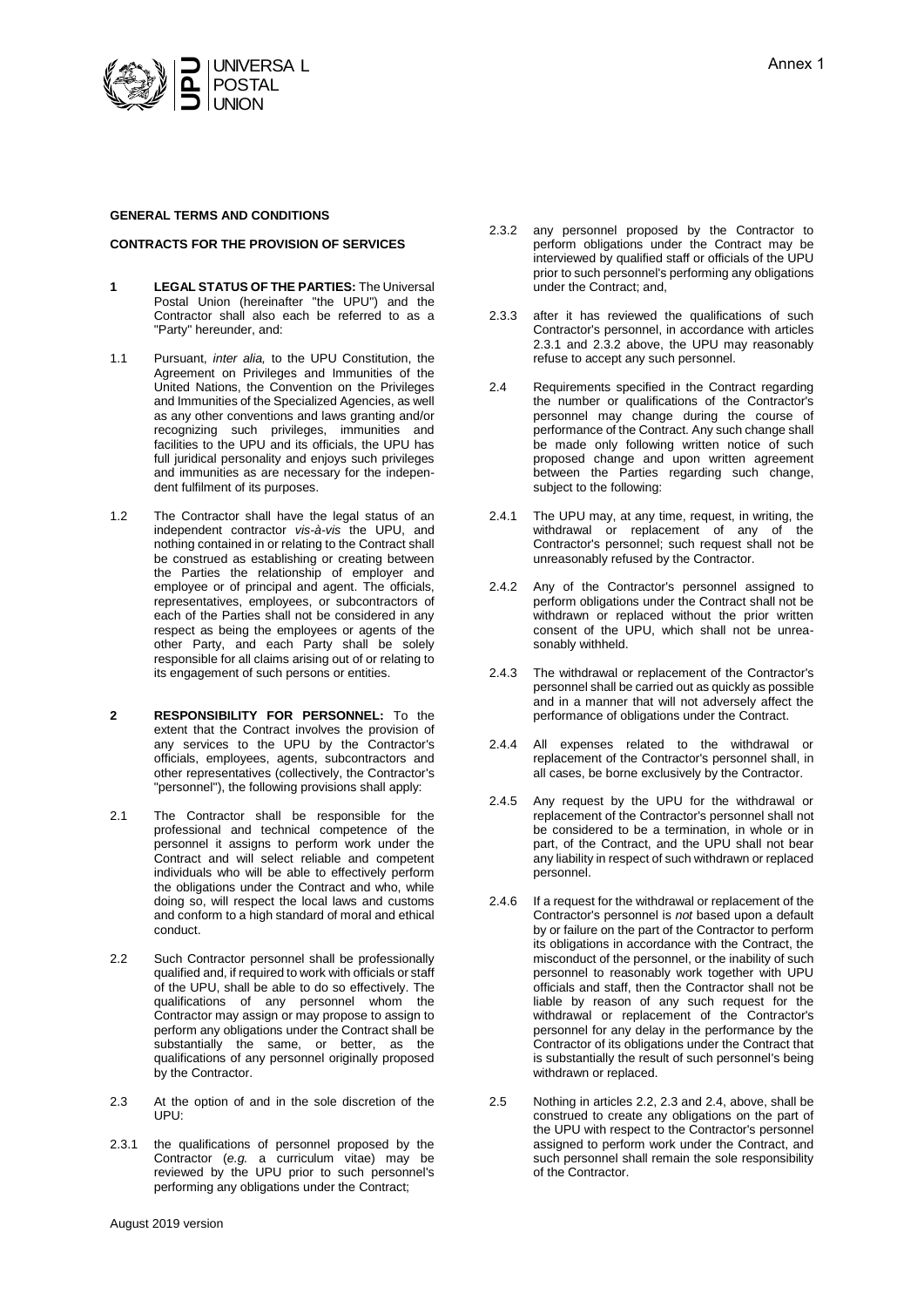- 2.6 The Contractor shall be responsible for requiring that all personnel assigned by it to perform any obligations under the Contract and who may have access to any premises or other property of the UPU shall:
- 2.6.1 undergo or comply with security screening requirements made known to the Contractor by the UPU, including but not limited to, a review of any criminal history;
- 2.6.2 when within UPU premises or on UPU property, display such identification as may be approved and furnished by the UPU security officials, and that upon the withdrawal or replacement of any such personnel or upon termination or completion of the Contract, such personnel shall immediately return any such identification to the UPU for cancellation.
- 2.7 Not less than one working day after learning that any of Contractor's personnel who have access to any UPU premises have been charged by the competent authorities with an offense other than a minor traffic offense, the Contractor shall provide written notice to inform the UPU about the particulars of the charges then known and shall continue to inform the UPU concerning all substantial developments regarding such charges.
- 2.8 All operations of the Contractor, including without limitation, storage of equipment, materials, supplies and parts, within UPU premises or on UPU property shall be confined to areas authorized or approved by the UPU. The Contractor's personnel shall not enter or pass through and shall not store or dispose of any of its equipment or materials in any areas within UPU premises or on UPU property without appropriate authorization from the UPU.

## **3 ASSIGNMENT:**

- 3.1 Except as provided in article 3.2, below, the Contractor may not assign, transfer, pledge or make any other disposition of the Contract, of any part of the Contract, or of any of the rights, claims or obligations under the Contract except with the prior written authorization of the UPU. Any such unauthorized assignment, transfer, pledge or other disposition, or any attempt to do so, shall not be binding on the UPU. Except as permitted with respect to any approved subcontractors, the Contractor shall not delegate any of its obligations under this Contract, except with the prior written consent of the UPU. Any such unauthorized delegation, or attempt to do so, shall not be binding on the UPU.
- 3.2 The Contractor may assign or otherwise transfer the Contract to the surviving entity resulting from a reorganization of the Contractor's operations, *provided that:*
- 3.2.1 such reorganization is not the result of any bankruptcy, receivership or other similar proceedings; *and,*
- 3.2.2 such reorganization arises from a sale, merger, or acquisition of all or substantially all of the Contractor's assets or ownership interests; *and*,
- 3.2.3 the Contractor promptly notifies the UPU about such assignment or transfer at the earliest opportunity; *and*,
- 3.2.4 the assignee or transferee agrees in writing to be bound by all of the terms and conditions of the Contract, and such writing is promptly provided to the UPU following the assignment or transfer.
- **4 SUBCONTRACTING:** In the event that the Contractor requires the services of subcontractors to perform any obligations under the Contract, the Contractor shall obtain the prior written approval of the UPU. The UPU shall be entitled, in its sole discretion, to review the qualifications of any subcontractors and to reject any proposed subcontractor that the UPU reasonably considers is not qualified to perform obligations under the Contract. The UPU shall have the right to require any subcontractor's removal from UPU premises without having to give any justification therefor. Any such rejection or request for removal shall not, in and of itself, entitle the Contractor to claim any delays in the performance, or to assert any excuses for the non-performance, of any of its obligations under the Contract, and the Contractor shall be solely responsible for all services and obligations performed by its subcontractors. The terms of any subcontract shall be subject to, and shall be construed in a manner that is fully in accordance with, all of the terms and conditions of the Contract.

# **5 INDEMNIFICATION:**

- 5.1 The Contractor shall indemnify, defend, and hold and save harmless, the UPU, and its officials, agents and employees, from and against all suits, proceedings, claims, demands, losses and liability of any kind or nature brought by any third party against the UPU, including, but not limited to, all litigation costs and expenses, attorney's fees, settlement payments and damages, based on, arising from, or relating to:
- 5.1.1 allegations or claims that the possession of or use by the UPU of any patented device, any copyrighted material, or any other goods, property or services provided or licensed to the UPU under the terms of the Contract, in whole or in part, separately or in a combination contemplated by the Contractor's published specifications therefor, or otherwise specifically approved by the Contractor, constitutes an infringement of any patent, copyright, trademark, or other intellectual property right of any third party; *or,*
- 5.1.2 any acts or omissions of the Contractor, or of any subcontractor or anyone directly or indirectly employed by them in the performance of the Contract, which give rise to legal liability to anyone not a party to the Contract, including, without limitation, claims and liability in the nature of a claim for workers' compensation.
- 5.2 The indemnity set forth in article 5.1.1, above, shall not apply to:
- 5.2.1 A claim of infringement resulting from the Contractor's compliance with specific written instructions by the UPU directing a change in the specifications for the goods, property, materials, equipment or supplies to be or used, or directing a manner of performance of the Contract or requiring the use of specifications not normally used by the Contractor; *or*
- 5.2.2 A claim of infringement resulting from additions to or changes in any goods, property, materials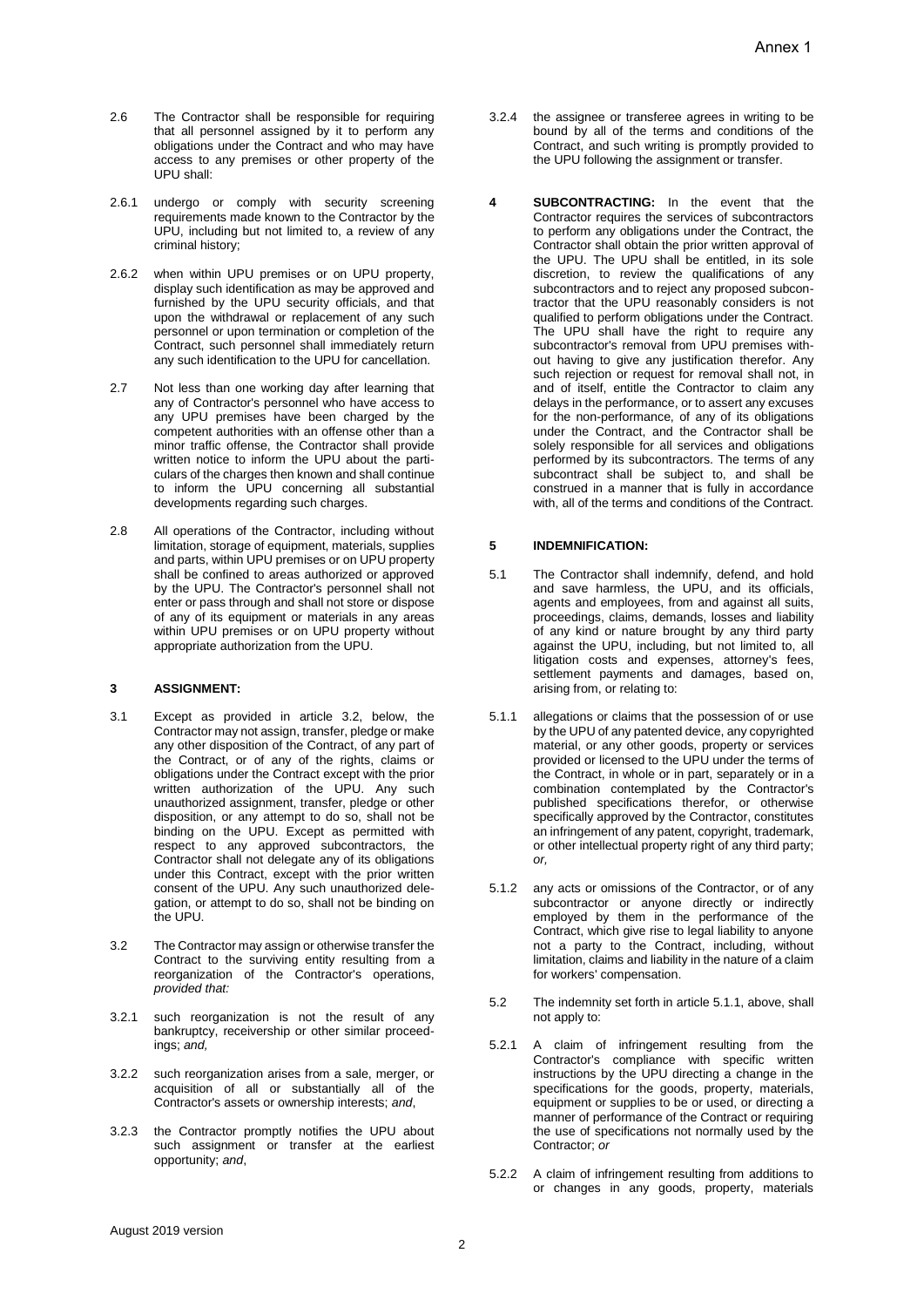equipment, supplies or any components thereof furnished under the Contract if the UPU or another party acting under the direction of the UPU made such changes.

- 5.3 In addition to the indemnity obligations set forth in this article 5, the Contractor shall be obligated, at its sole expense, to defend the UPU and its officials. agents and employees, pursuant to this article 5, regardless of whether the suits, proceedings, claims and demands in question actually give rise to or otherwise result in any loss or liability.
- 5.4 The UPU shall advise the Contractor about any such suits, proceedings, claims, demands, losses or liability within a reasonable period of time after having received actual notice thereof. The Contractor shall have sole control of the defence of any such suit, proceeding, claim or demand and of all negotiations in connection with the settlement or compromise thereof, except with respect to the assertion or defence of the privileges and immunities of the UPU or any matter relating thereto, for which only the UPU itself is authorized to assert and maintain. The UPU shall have the right, at its own expense, to be represented in any such suit, proceeding, claim or demand by independent counsel of its own choosing.
- 5.5 In the event the use by the UPU of any goods, property or services provided or licensed to the UPU by the Contractor, in whole or in part, in any suit or proceeding, is for any reason enjoined, temporarily or permanently, or is found to infringe any patent, copyright, trademark or other intellectual property right, or in the event of a settlement, is enjoined, limited or otherwise interfered with, then the Contractor, at its sole cost and expense, shall, promptly, either:
- 5.5.1 procure for the UPU the unrestricted right to continue using such goods or services provided to the UPU;
- 5.5.2 replace or modify the goods or services provided to the UPU, or part thereof, with the equivalent or better goods or services, or part thereof, that is noninfringing; *or*,
- 5.5.3 refund to the UPU the full price paid by the UPU for the right to have or use such goods, property or services, or part thereof.

#### **6 INSURANCE AND LIABILITY:**

- 6.1 The Contractor shall pay the UPU promptly for all loss, destruction, or damage to the property of the UPU caused by the Contractor's personnel or by any of its subcontractors or anyone else directly or indirectly employed by the Contractor or any of its subcontractors in the performance of the Contract.
- 6.2 Unless otherwise provided in the Contract, prior to commencement of performance of any other obligations under the Contract, and subject to any limits set forth in the Contract, the Contractor shall take out and shall maintain for the entire term of the Contract, for any extension thereof, and for a period following any termination of the Contract reasonably adequate to deal with losses:
- 6.2.1 insurance against all risks in respect of its property and any equipment used for the performance of the Contract;
- 6.2.2 workers' compensation insurance, or its equivalent, or employer's liability insurance, or its equivalent, with respect to the Contractor's personnel sufficient to cover all claims for injury, death and disability, or any other benefits required to be paid by law, in connection with the performance of the Contract;
- 6.2.3 liability insurance in an adequate amount to cover all claims, including, but not limited to, claims for death and bodily injury, products and completed operations liability, loss of or damage to property, and personal and advertising injury, arising from or in connection with the Contractor's performance under the Contract, including, but not limited to, liability arising out of or in connection with the acts or omissions of the Contractor, its personnel, agents, or invitees, or the use, during the performance of the Contract, of any vehicles, boats, airplanes or other transportation vehicles and equipment, whether or not owned by the Contractor; *and*,
- 6.2.4 such other insurance as may be agreed upon in writing between the UPU and the Contractor.
- 6.3 The Contractor's liability policies shall also cover subcontractors and all defence costs and shall contain a standard "cross liability" clause.
- 6.4 The Contractor acknowledges and agrees that the UPU accepts no responsibility for providing life, health, accident, travel or any other insurance coverage which may be necessary or desirable in respect of any personnel performing services for the Contractor in connection with the Contract.
- 6.5 Except for the workers' compensation insurance or any self-insurance program maintained by the Contractor and approved by the UPU, in its sole discretion, for purposes of fulfilling the Contractor's requirements for providing insurance under the Contract, the insurance policies required under the Contract shall:
- 6.5.1 name the UPU as an additional insured under the liability policies, including, if required, as a separate endorsement under the policy;
- 6.5.2 include a waiver of subrogation of the Contractor's insurance carrier's rights against the UPU;
- 6.5.3 provide that the UPU shall receive written notice from the Contractor's insurance carrier not less than thirty (30) days prior to any cancellation or material change of coverage; *and*,
- 6.5.4 include a provision for response on a primary and non-contributing basis with respect to any other insurance that may be available to the UPU.
- 6.6 The Contractor shall be responsible to fund all amounts within any policy deductible or retention.
- 6.7 Except for any self-insurance program maintained by the Contractor and approved by the UPU for purposes of fulfilling the Contractor's requirements for maintaining insurance under the Contract, the Contractor shall maintain the insurance taken out under the Contract with reputable insurers that are in good financial standing and that are acceptable to the UPU. Prior to the commencement of any obligations under the Contract, the Contractor shall provide the UPU with evidence, in the form of certificate of insurance or such other form as the UPU may reasonably require, that demonstrates that the Contractor has taken out insurance in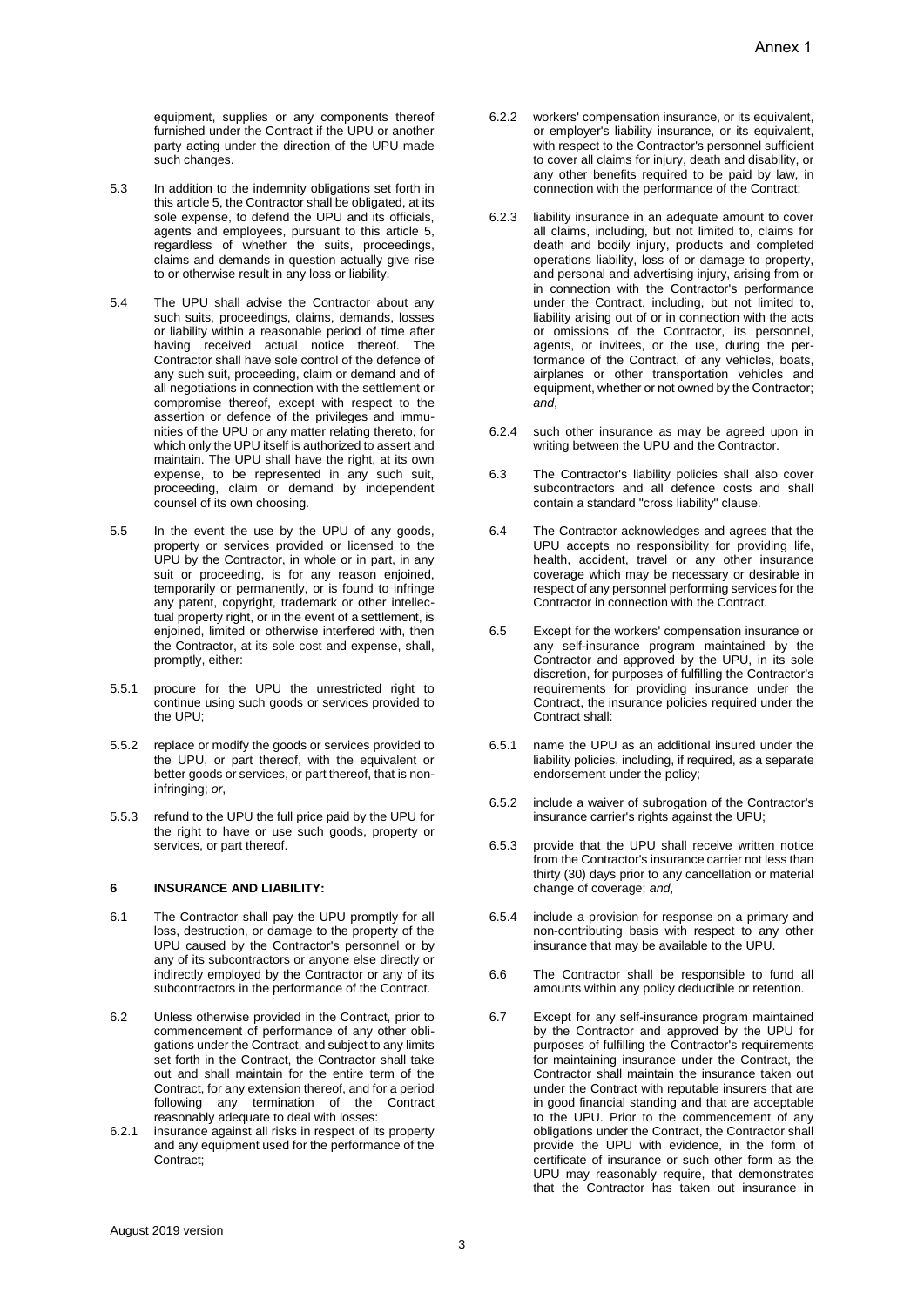accordance with the requirements of the Contract. The UPU reserves the right, upon written notice to the Contractor, to obtain copies of any insurance policies or insurance program descriptions required to be maintained by the Contractor under the Contract. Notwithstanding the provisions of article 6.5.3, above, the Contractor shall promptly notify the UPU concerning any cancellation or material change of insurance coverage required under the Contract.

- 6.8 The Contractor acknowledges and agrees that neither the requirement for taking out and maintaining insurance as set forth in the Contract nor the amount of any such insurance, including, but not limited to, any deductible or retention relating thereto, shall in any way be construed as limiting the Contractor's liability arising under or relating to the Contract.
- 6.9 In all cases, the liability of either Party for loss of any anticipated revenue or any other indirect or consequential damages shall be excluded.
- **7 LIENS AND RIGHTS OF THIRD PARTIES:** The Contractor shall not cause or permit any lien by any person to be placed on file or to remain on file in any public office or on file with the UPU against any monies due to the Contractor or that may become due for any work done or against any goods supplied or materials furnished under the Contract, or by reason of any other claim or demand against the Contractor or the UPU.
- **8 EQUIPMENT FURNISHED BY THE UPU TO THE CONTRACTOR**: Title to any equipment and supplies that may be furnished by the UPU to the Contractor for the performance of any obligations under the Contract shall rest with the UPU, and any such equipment shall be returned to the UPU at the conclusion of the Contract or when no longer needed by the Contractor. Such equipment, when returned to the UPU, shall be in the same condition as when delivered to the Contractor, subject to normal wear and tear, and the Contractor shall be liable to compensate the UPU for the actual costs of any loss of, damage to, or degradation of the equipment that is beyond normal wear and tear.

#### **9 COPYRIGHT, PATENTS AND OTHER PROPRIETARY RIGHTS:**

- 9.1 Except as is otherwise expressly provided in writing in the Contract, the UPU shall be entitled to all intellectual property and other proprietary rights including, but not limited to, patents, copyrights, and trademarks, with regard to products, processes, inventions, ideas, know-how, or documents and other materials which the Contractor has developed for the UPU under the Contract and which bear a direct relation to or are produced or prepared or collected in consequence of, or during the course of, the performance of the Contract. The Contractor acknowledges and agrees that such products, documents and other materials constitute works made for hire for the UPU.
- 9.2 To the extent that any such intellectual property or other proprietary rights consist of any intellectual property or other proprietary rights of the Contractor: (i) that pre-existed the performance by the Contractor of its obligations under the Contract, or (ii) that the Contractor may develop or acquire, or

may have developed or acquired, independently of the performance of its obligations under the Contract, the UPU does not and shall not claim any ownership interest thereto, and the Contractor grants to the UPU a perpetual license to use such intellectual property or other proprietary right solely for the purposes of and in accordance with the requirements of the Contract.

- 9.3 At the request of the UPU, the Contractor shall take all necessary steps, execute all necessary documents and generally assist in securing such proprietary rights and transferring or licensing them to the UPU in compliance with the requirements of the applicable law and of the Contract.
- 9.4 Subject to the foregoing provisions, all maps, drawings, photographs, mosaics, plans, reports, estimates, recommendations, documents, and all other data compiled by or received by the Contractor under the Contract shall be the property of the UPU, shall be made available for use or inspection by the UPU at reasonable times and in reasonable places, shall be treated as confidential, and shall be delivered only to UPU authorized officials on completion of work under the Contract.
- **10 PUBLICITY, AND USE OF THE NAME, EMBLEM, INITIALS OR OFFICIAL SEAL OF THE UPU:** The Contractor shall not advertise or otherwise make public for purposes of commercial advantage or goodwill that it has a contractual relationship with the UPU, nor shall the Contractor, in any manner whatsoever use the name, emblem, initials or official seal of the UPU, or any abbreviation of the name of the UPU in connection with its business or otherwise without the written permission the UPU.
- **11 CONFIDENTIAL NATURE OF DOCUMENTS AND INFORMATION**: Information and data that is considered proprietary by either Party or that is delivered or disclosed by one Party ("Discloser") to the other Party ("Recipient") during the course of performance of the Contract, and that is designated as confidential ("Information"), shall be held in confidence by that Party and shall be handled as follows:
- 11.1 The recipient ("Recipient") of such Information shall:
- 11.1.1 use the same care and discretion to avoid disclosure, publication or dissemination of the Discloser's Information as it uses with its own similar Information that it does not wish to disclose, publish or disseminate; *and*,
- 11.1.2 use the Discloser's Information solely for the purpose for which it was disclosed.
- 11.2 Provided that the Recipient has a written agreement with the following persons or entities requiring them to treat the Information confidential in accordance with the Contract and this article 11, the Recipient may disclose Information to:
- 11.2.1 any other party with the Discloser's prior written consent; *and*,
- 11.2.2 the Recipient's employees, officials, representatives and agents who have a need to know such Information for purposes of performing obligations under the Contract, and employees officials, representatives and agents of any legal entity that it controls, controls it, or with which it is under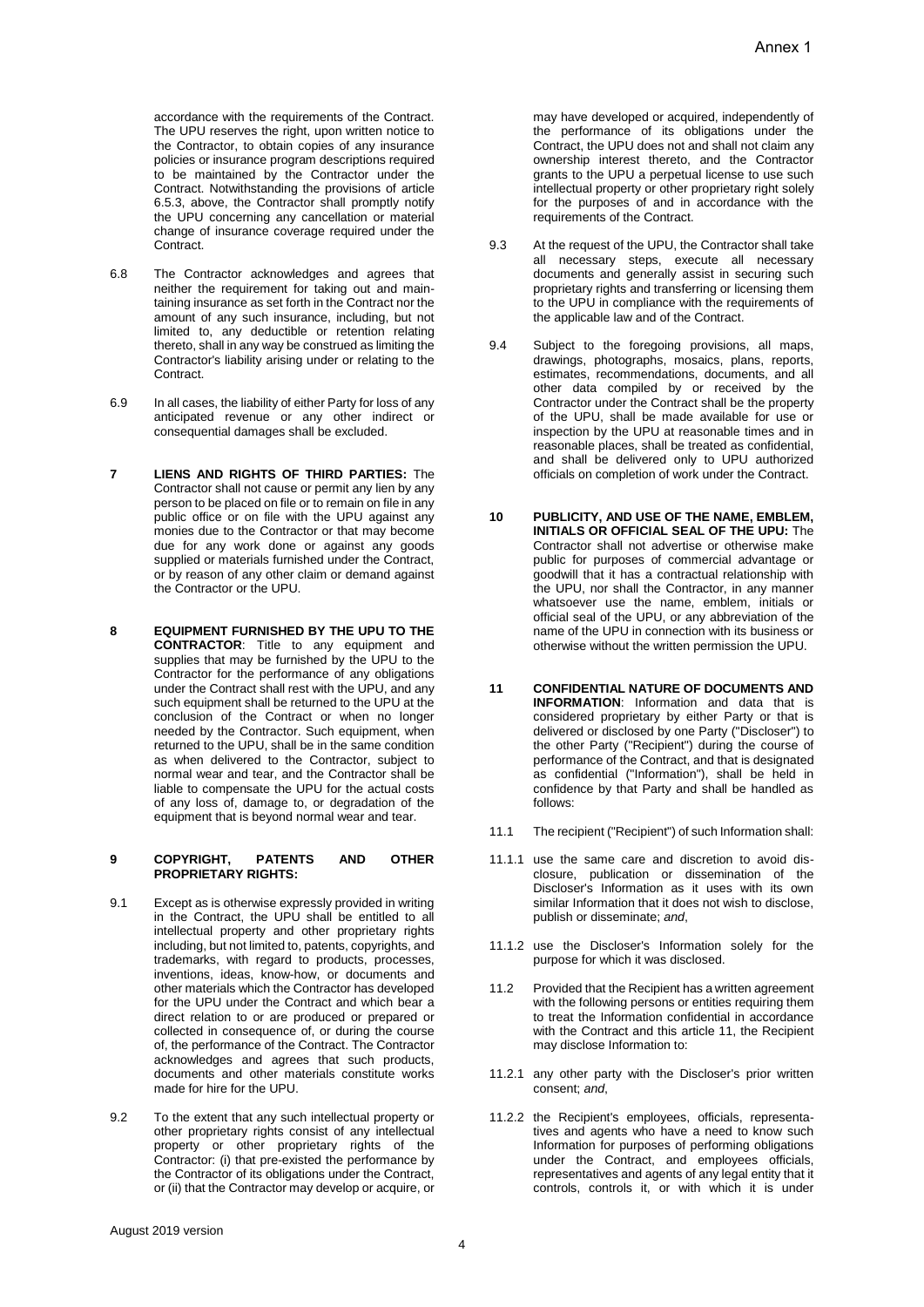common control, who have a need to know such Information for purposes of performing obligations under the Contract, *provided that,* for these purposes a controlled legal entity means:

- 11.2.2.1 a corporate entity in which the Party owns or otherwise controls, whether directly or indirectly, over fifty percent (50%) of voting shares thereof; *or*,
- 11.2.2.2 any entity over which the Party exercises effective managerial control.
- 11.3 The Contractor may disclose Information to the extent required by law, *provided that*, subject to and without any waiver of the privileges and immunities of the UPU, the Contractor will give the UPU sufficient prior notice of a request for the disclosure of Information in order to allow the UPU to have a reasonable opportunity to take protective measures or such other action as may be appropriate before any such disclosure is made.
- 11.4 The UPU may disclose Information to the extent as required pursuant to its Acts, or pursuant to other UPU resolutions.
- 11.5 The Recipient shall not be precluded from disclosing Information that is obtained by the Recipient from a third party without restriction, is disclosed by the Discloser to a third party without any obligation of confidentiality, is previously known by the Recipient, or at any time is developed by the Recipient completely independently of any disclosures hereunder.
- 11.6 These obligations and restrictions of confidentiality shall be effective during the term of the Contract, including any extension thereof, and, unless otherwise provided in the Contract, shall remain effective following any termination of the Contract.

#### **12 FORCE MAJEURE; OTHER CHANGES IN CONDITIONS:**

- 12.1 In the event of and as soon as possible after the occurrence of any cause constituting *force majeure*, the affected Party shall give notice and full particulars in writing to the other Party, of such occurrence or cause if the affected Party is thereby rendered unable, wholly or in part, to perform its obligations and meet its responsibilities under the Contract. The affected Party shall also notify the other Party of any other changes in condition or the occurrence of any event which interferes or threatens to interfere with its performance of the Contract. Not more than fifteen (15) days following the provision of such notice of *force majeure* or other changes in condition or occurrence, the affected Party shall also submit a statement to the other Party of estimated expenditures that will likely be incurred for the duration of the change in condition or the event of *force majeure*. On receipt of the notice or notices required hereunder, the Party not affected by the occurrence of a cause constituting *force majeure* shall take such action as it reasonably considers to be appropriate or necessary in the circumstances, including the granting to the affected Party of a reasonable extension of time in which to perform any obligations under the Contract.
- 12.2 If the Contractor is rendered unable, wholly or in part, by reason of *force majeure* to perform its obligations and meet its responsibilities under the Contract, the UPU shall have the right to suspend

or terminate the Contract on the same terms and conditions as are provided for in article 13, "Termination," except that the period of notice shall be seven (7) days instead of thirty (30) days. In any case, the UPU shall be entitled to consider the Contractor permanently unable to perform its obligations under the Contract in case the Contractor is unable to perform its obligations, wholly or in part, by reason of *force majeure* for any period in excess of ninety (90) days.

12.3 *Force majeure* as used herein means any unforeseeable and irresistible act of nature, any act of war (whether declared or not), invasion, revolution, insurrection, terrorism, or any other acts of a similar nature or force, *provided that* such acts arise from causes beyond the control and without the fault or negligence of the Contractor. The Contractor acknowledges and agrees that, with respect to any obligations under the Contract that the Contractor must perform in areas in which the UPU is engaged in operations, any delays or failure to perform such obligations arising from or relating to harsh conditions within such areas, or to any incidents of civil unrest occurring in such areas, shall not, in and of itself, constitute *force majeure*  under the Contract.

## **13 TERMINATION**:

- 13.1 Either Party may terminate the Contract in whole or in part, upon thirty (30) days' notice in writing, stating the reasons, to the other Party. The initiation of conciliation or arbitral proceedings in accordance with article 16 "Settlement of Disputes," below, shall not be deemed to be "reasons" for or otherwise to be in itself a termination of the Contract.
- 13.2 The UPU may terminate the Contract at any time by providing written notice to the Contractor in any case in which the mandate of the UPU applicable to the performance of the Contract or the funding of the UPU applicable to the Contract is curtailed or terminated, whether in whole or in part. In addition, unless otherwise provided by the Contract, upon sixty (60) days' advance written notice to the Contractor, the UPU may terminate the Contract without having to provide any justification therefor.
- 13.3 In the event of any termination of the Contract, upon receipt of notice of termination that has been notified by the UPU, the Contractor shall, except as may be directed by the UPU in the notice of termination or otherwise in writing:
- 13.3.1 take immediate steps to bring the performance of any obligations under the Contract to a close in a prompt and orderly manner, and in doing so, reduce expenses to a minimum;
- 13.3.2 refrain from undertaking any further or additional commitments under the Contract as of and following the date of receipt of such notice;
- 13.3.3 place no further subcontracts or orders for materials, services, or facilities, except as the UPU and the Contractor agree in writing are necessary to complete any portion of the Contract that is not terminated;
- 13.3.4 terminate all subcontracts or orders to the extent they relate to the portion of the Contract terminated;
- 13.3.5 transfer ownership and deliver to the UPU the fabricated or unfabricated parts, work in process,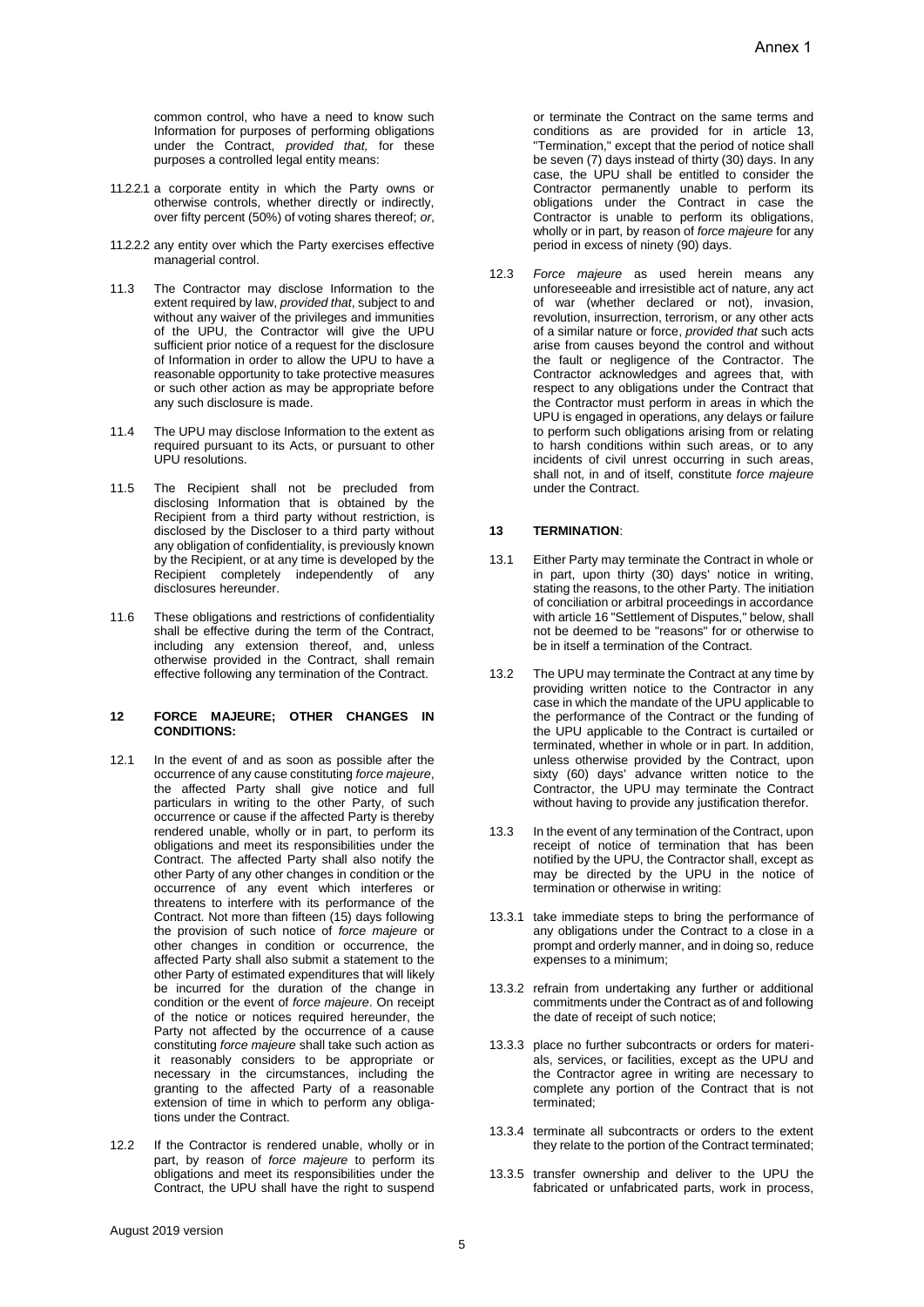completed work, supplies, and other material produced or acquired for the portion of the Contract terminated;

- 13.3.6 deliver all completed or partially completed plans, drawings, information, and other property that, if the Contract had been completed, would be required to be furnished to the UPU thereunder:
- 13.3.7 complete performance of the portion of the Contract not terminated; *and*,
- 13.3.8 take any other action that may be necessary, or that the UPU may direct in writing, for the minimization of losses and for the protection and preservation of any property, whether tangible or intangible, related to the Contract that is in the possession of the Contractor and in which the UPU has or may be reasonably expected to acquire an interest.
- 13.4 In the event of any termination of the Contract, the UPU shall be entitled to obtain reasonable written accountings from the Contractor concerning all obligations performed or pending in accordance with the Contract. In addition, the UPU shall not be liable to pay the Contractor except for those goods delivered and services provided to the UPU in accordance with the terms of the Contract, but only if such goods or services were ordered, requested or otherwise provided prior to the Contractor's receipt of notice of termination from the UPU or prior to the Contractor's tendering of notice of termination to the UPU.
- 13.5 The UPU may, without prejudice to any other right or remedy available to it, terminate the Contract forthwith in the event that:
- 13.5.1 the Contractor is adjudged bankrupt, or is liquidated, or becomes insolvent, or applies for a moratorium or stay on any payment or repayment obligations, or applies to be declared insolvent;
- 13.5.2 the Contractor is granted a moratorium or a stay, or is declared insolvent;
- 13.5.3 the Contractor makes an assignment for the benefit of one or more of its creditors;
- 13.5.4 a Receiver is appointed on account of the insolvency of the Contractor;
- 13.5.5 the Contractor offers a settlement in lieu of bankruptcy or receivership; *or,*
- 13.5.6 the UPU reasonably determines that the Contractor has become subject to a materially adverse change in its financial condition that threatens to substantially affect the ability of the Contractor to perform any of its obligations under the Contract.
- 13.6 Except as prohibited by law, the Contractor shall be bound to compensate the UPU for all damages and costs, including, but not limited to, all costs incurred by the UPU in any legal or non-legal proceedings, as a result of any of the events specified in article 13.5, above, and resulting from or relating to a termination of the Contract, even if the Contractor is adjudged bankrupt, or is granted a moratorium or stay or is declared insolvent. The Contractor shall immediately inform the UPU of the occurrence of any of the events specified in article 13.5, above, and shall provide the UPU with any information pertinent thereto.
- 13.7 The provisions of this article 13 are without prejudice to any other rights or remedies of the UPU under the Contract or otherwise.
- **14 NON-WAIVER OF RIGHTS**: The failure by either Party to exercise any rights available to it, whether under the Contract or otherwise, shall not be deemed for any purposes to constitute a waiver by the other Party of any such right or any remedy associated therewith, and shall not relieve the Parties of any of their obligations under the Contract.
- **15 NON-EXCLUSIVITY:** Unless otherwise specified in the Contract, the UPU shall have no obligation to purchase any minimum quantities of goods or services from the Contractor, and the UPU shall have no limitation on its right to obtain goods or services of the same kind, quality and quantity described in the Contract, from any other source at any time.

#### **16 SETTLEMENT OF DISPUTES:**

- 16.1 **AMICABLE SETTLEMENT**: The Parties shall use their best efforts to amicably settle any dispute, controversy, or claim arising out of the present Contract or the breach, termination, expiration or invalidity thereof. Where the Parties wish to seek such an amicable settlement through conciliation, the conciliation shall take place in accordance with the Conciliation Rules then obtaining of the United Nations Commission on International Trade Law ("UNCITRAL"), or according to such other procedure as may be agreed between the Parties in writing.
- 16.2 **ARBITRATION**: Any dispute, controversy, or claim between the Parties arising out of the Contract or the breach, termination, expiration or invalidity thereof, unless settled amicably under article 16.1, above, within sixty (60) days after receipt by one Party of the other Party's written request for such amicable settlement, shall be referred by either Party to arbitration in accordance with the UNCITRAL Arbitration Rules then obtaining.
- 16.3 The number of arbitrators shall be one (1). If the Parties are unable to designate an arbitrator within thirty (30) days of receipt of the notification of a request for arbitration, the arbitrator shall, at the request of one of the Parties, be appointed by the President of the Permanent Court of Arbitration in the Hague, the Netherlands.
- 16.4 The arbitrator's ruling shall be final and binding, and no appeal to a court or any other jurisdiction shall be allowed.
- 16.5 The Agreement and any amendment thereto shall be governed by general principles of law to the exclusion of any single national system of law. Such general principles of law shall include the UNIDROIT General Principles of International Commercial Contracts (2010). The place of arbitration shall be Geneva, Switzerland, and the language of arbitration shall be English or French.
- **17 PRIVILEGES AND IMMUNITIES:** Nothing in or relating to the Contract shall be deemed a waiver, express or implied, of any of the privileges and immunities of the UPU and its subsidiary bodies.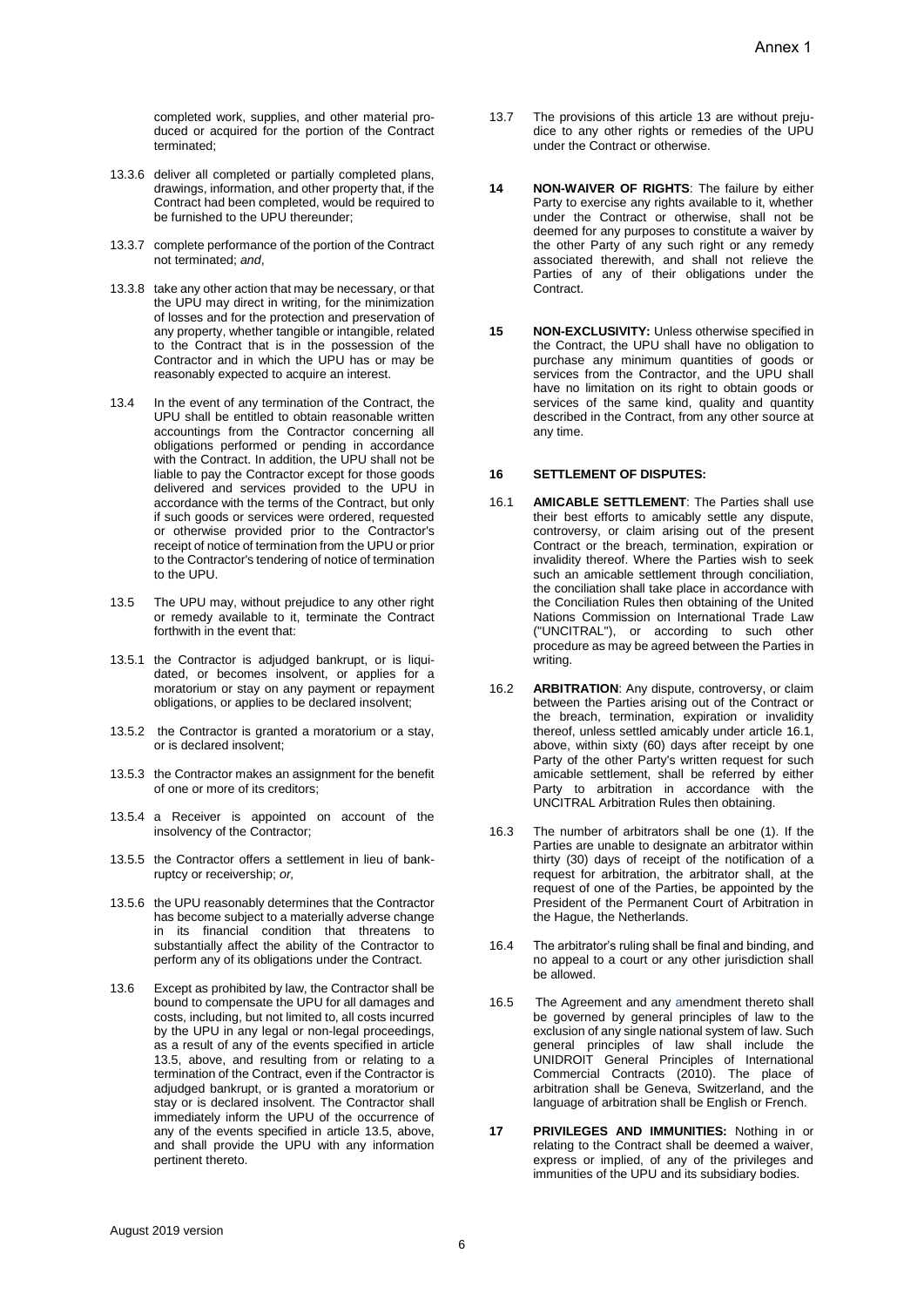# **18 TAX EXEMPTION**:

- 18.1 Pursuant to article III, Section 9 of the Convention on the Privileges and Immunities of the Specialized Agencies, the UPU is exempt from all direct taxes and from customs restrictions, duties, and charges of a similar nature in respect of articles imported or exported for its official use. In the event any governmental authority refuses to recognize the exemptions of the UPU from such taxes, restrictions, duties, or charges, the Contractor shall immediately consult with the UPU to determine a mutually acceptable procedure.
- 18.2 The Contractor authorizes the UPU to deduct from the Contractor's invoices any amount representing such taxes, duties or charges, unless the Contractor has consulted with the UPU prior to paying such taxes, duties or charges and where the UPU has, in each case, expressly authorized the Contractor to settle them, subject to submission of a written claim. In such cases, the Contractor shall provide the UPU with written evidence that these taxes, duties or charges have been paid and that such payment was duly authorized. The UPU shall reimburse the Contractor for the taxes, duties or charges which it authorized the Contractor to pay subject to submission of a written claim.

## **19 MODIFICATIONS:**

- 19.1 No modification or change in the Contract shall be valid and enforceable against the UPU unless provided by a valid written amendment to the Contract signed by both Parties.
- 19.2 If the Contract shall be extended for additional periods in accordance with the terms and conditions of the Contract, the terms and conditions applicable to any such extended term of the Contract shall be the same terms and conditions as set forth in the Contract, unless the Parties shall have agreed otherwise pursuant to a valid amendment concluded in accordance with article 19.1, above.
- 19.3 The terms or conditions of any supplemental undertakings, licenses, or other forms of agreement concerning any goods or services provided under the Contract shall not be valid and enforceable against the UPU nor in any way shall constitute an agreement by the UPU thereto unless any such undertakings, licenses or other forms are the subject of a valid amendment concluded in accordance with article 19.1, above.

## **20 AUDITS AND INVESTIGATIONS:**

- 20.1 Each invoice paid by the UPU shall be subject to a post-payment audit by auditors, whether internal or external, of the UPU or by other authorized and qualified agents of the UPU at any time during the term of the Contract and for a period of two (2) years following the expiration or prior termination of the Contract.
- 20.2 The UPU may conduct investigations relating to any aspect of the Contract or the award thereof, the obligations performed under the Contract, and the operations of the Contractor generally relating to performance of the Contract at any time during the term of the Contract and for a period of two (2) years

following the expiration or prior termination of the Contract.

- 20.3 The Contractor shall provide its full and timely cooperation with any such inspections, postpayment audits or investigations. Such cooperation shall include, but shall not be limited to, the Contractor's obligation to make available its personnel and any relevant documentation for such purposes at reasonable times and on reasonable conditions and to grant to the UPU access to the Contractor's premises at reasonable times and on reasonable conditions. The Contractor shall require its agents, including, but not limited to, the Contractor's attorneys, accountants or other advisers, to reasonably cooperate with any inspections, post-payment audits or investigations carried out by the UPU hereunder.
- **21 ESSENTIAL TERMS:** The Contractor acknowledges and agrees that each of the provisions in articles 22 to 29 hereof constitutes an essential term of the Contract and that any breach of any of these provisions shall entitle the UPU to terminate the Contract immediately upon notice to the Contractor, without any liability for termination charges or any other liability of any kind.
- **22 SOURCE OF INSTRUCTIONS:** The Contractor shall neither seek nor accept instructions from any authority external to the UPU in connection with the performance of its obligations under the Contract. Should any authority external to the UPU seek to impose any instructions concerning or restrictions on the Contractor's performance under the Contract, the Contractor shall promptly notify the UPU and provide all reasonable assistance required by the UPU. The Contractor shall not take any action in respect of the performance of its obligations under the Contract that may adversely affect the interests of the UPU, and the Contractor shall perform its obligations under the Contract with the fullest regard to the interests of the UPU.
- **23 OFFICIALS NOT TO BENEFIT:** The Contractor warrants that it has not and shall not offer to any representative, official, employee, or other agent of the UPU any direct or indirect benefit arising from or related to the performance of the Contract or the award thereof.
- **24 OBSERVANCE OF THE LAW:** The Contractor shall comply with all laws, ordinances, rules, and regulations bearing upon the performance of its obligations under the Contract.